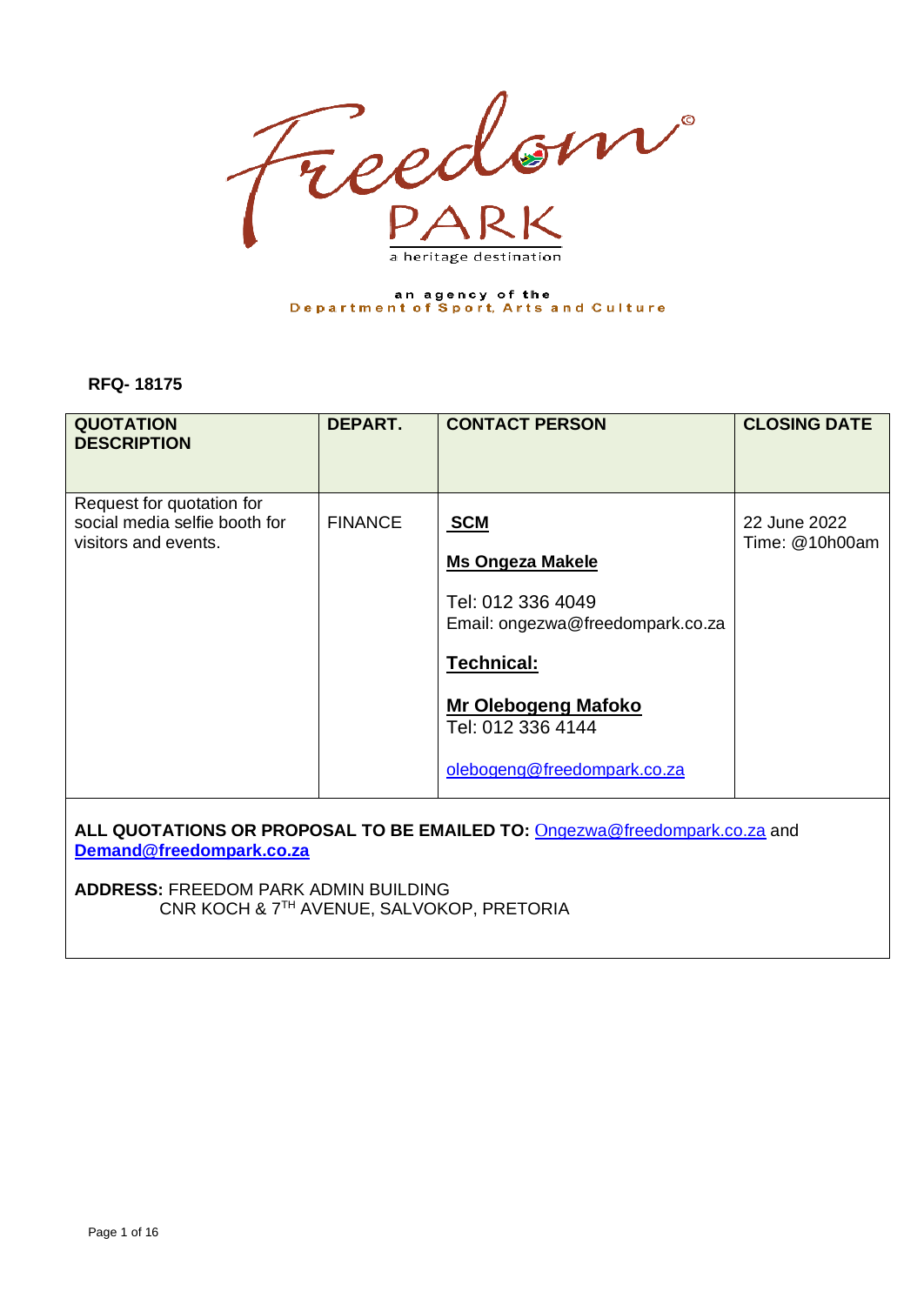## **INDEX**

| <b>NO</b>                        | <b>DETAILS</b>                                                  | <b>DOCUMENT</b> |
|----------------------------------|-----------------------------------------------------------------|-----------------|
|                                  | LIST OF RETURNABLE DOCUMENTS THAT SHOULD FORM PART OF QUOTATION |                 |
|                                  | DOCUMENT (NEATLY ATTACHED AS ANNEXURES)                         |                 |
| 1                                | Tax Clearance Certificate or Unique Pin                         |                 |
| $\mathbf{2}$                     | <b>BBBEE Certificate</b>                                        |                 |
| 3                                | Tax compliant CSD Report                                        |                 |
| 4                                | Comprehensive proposal or Quotation that respond to             |                 |
|                                  | <b>Freedom Park Request</b>                                     |                 |
|                                  |                                                                 |                 |
| ALL PRICES MUST BE VAT INCLUSIVE |                                                                 |                 |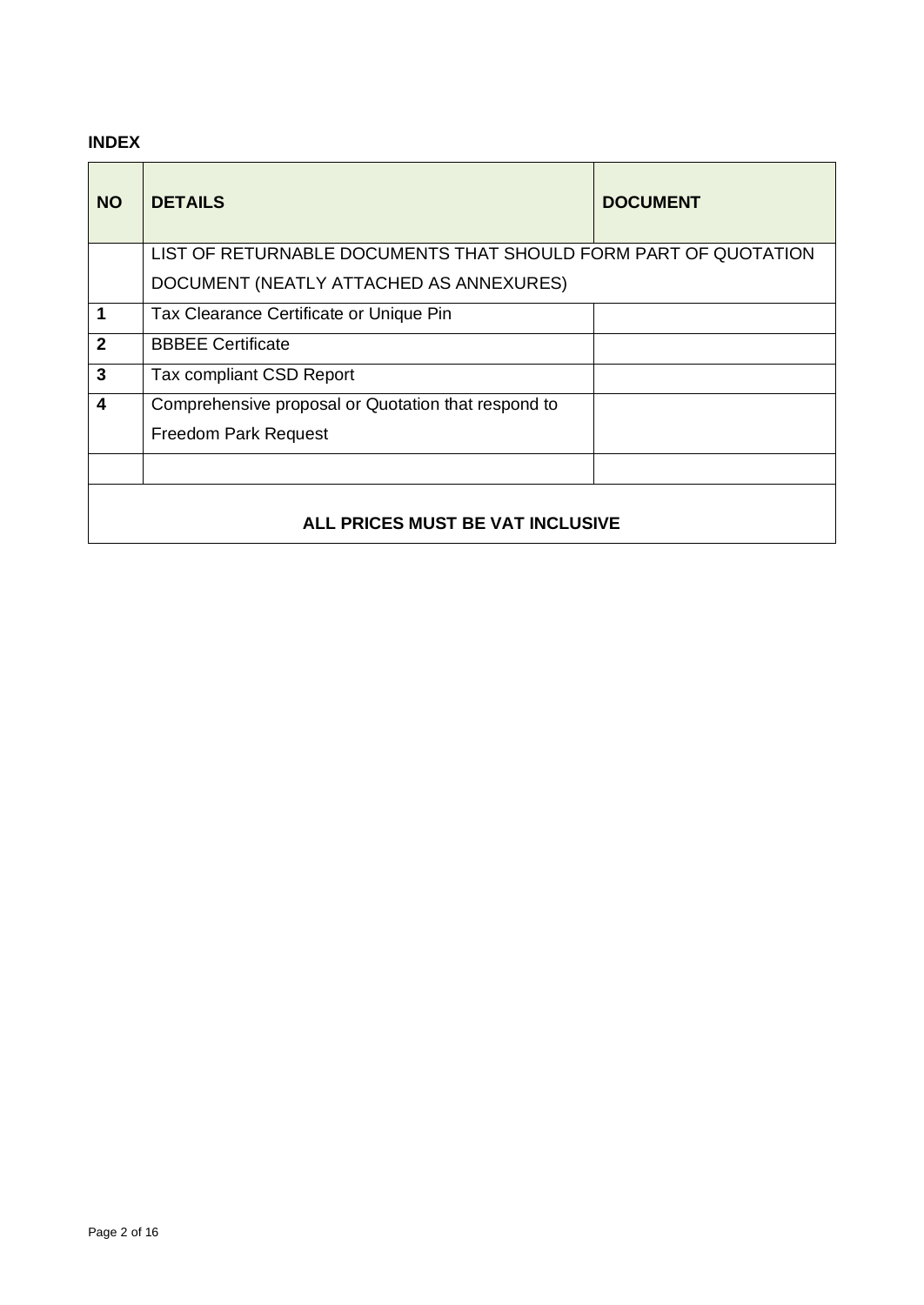## **FULL SPECIFICATIONS OF SELFIE BOOTH REQUIRED**



## **(Preferred Device to procure which is called the Halo Booth) or similar**

- Digital Props
- Unlimited photos and custom Online Galleries
- Live GIFs and image layouts
- Image filters and photo editing
- Digital delivery of photos by email or text message
- Wireless printing
- Offline queue mode for when the internet isn't available
- Custom branding and messaging
- Lead capture for marketing<br>• Apple ipad tablet or similar
- Apple ipad tablet or similar<br>• Online analytics and cloud
- Online analytics and cloud features
- Freedom Park Branded
- Inflatable booth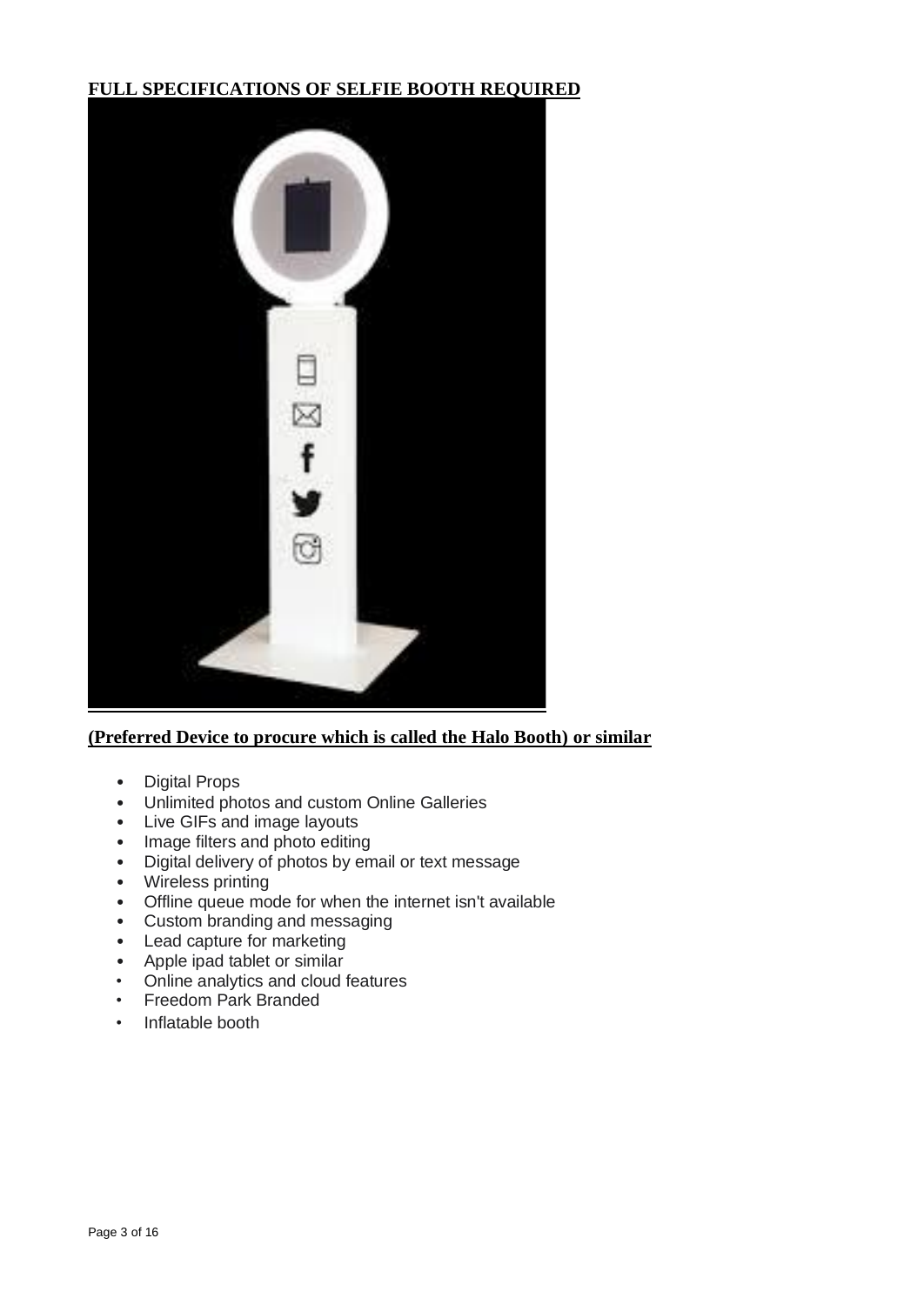

**The above illustration is just a guide. Any solution that can meet or expand the above listed requirements is welcome.**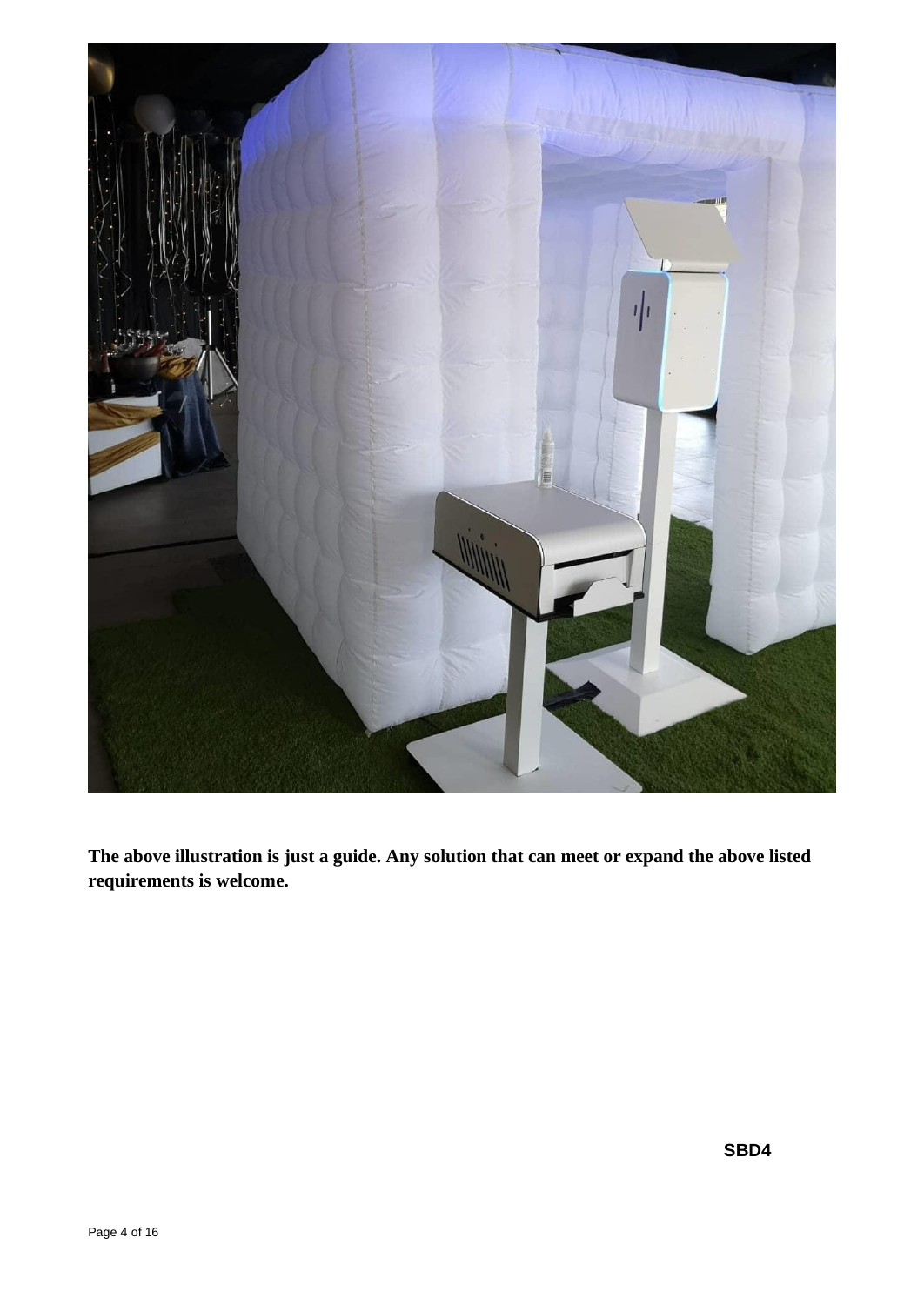## **1. PURPOSE OF THE FORM**

Any person (natural or juristic) may make an offer or offers in terms of this invitation to bid. In line with the principles of transparency, accountability, impartiality, and ethics as enshrined in the Constitution of the Republic of South Africa and further expressed in various pieces of legislation, it is required for the bidder to make this declaration in respect of the details required hereunder.

Where a person/s are listed in the Register for Tender Defaulters and / or the List of Restricted Suppliers, that person will automatically be disqualified from the bid process.

# **2. Bidder's declaration**

- 2.1 Is the bidder, or any of its directors / trustees / shareholders / members / partners or any person having a controlling interest $1$  in the enterprise, employed by the state? **YES/NO**
- 2.1.1 If so, furnish particulars of the names, individual identity numbers, and, if applicable, state employee numbers of sole proprietor/ directors / trustees / shareholders / members/ partners or any person having a controlling interest in the enterprise, in table below.

| <b>Full Name</b> | <b>Identity Number</b> | <b>Name of State institution</b> |
|------------------|------------------------|----------------------------------|
|                  |                        |                                  |
|                  |                        |                                  |
|                  |                        |                                  |
|                  |                        |                                  |
|                  |                        |                                  |
|                  |                        |                                  |
|                  |                        |                                  |

## 2.2 Do you, or any person connected with the bidder, have a relationship with any person

 $\frac{1}{1}$  the power, by one person or a group of persons holding the majority of the equity of an enterprise, alternatively, the person/s having the deciding vote or power to influence or to direct the course and decisions of the enterprise.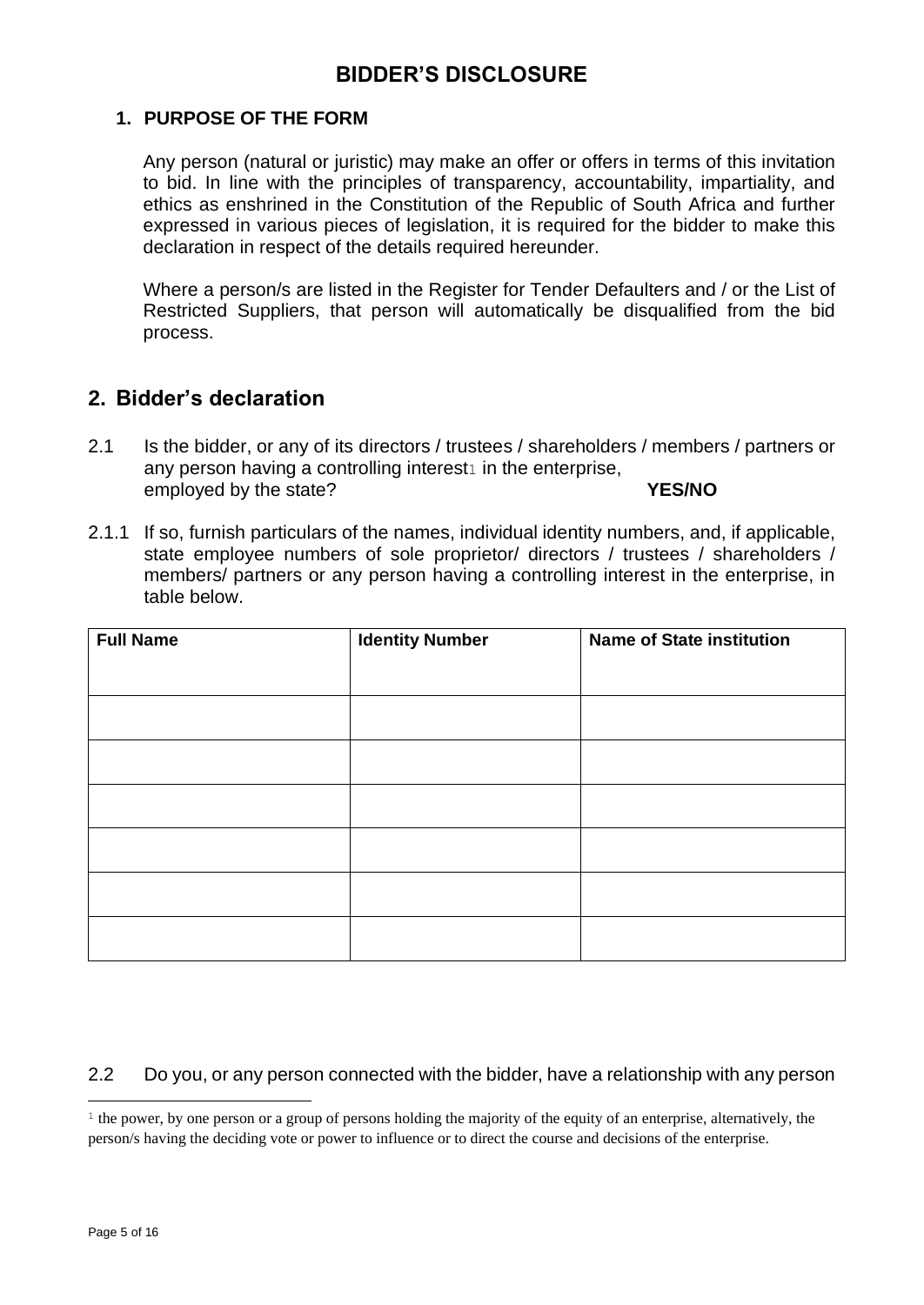who is employed by the procuring institution? **YES/NO**

- 2.2.1 If so, furnish particulars: …………………………………………………………………………………… ……………………………………………………………………………………
- 2.3 Does the bidder or any of its directors / trustees / shareholders / members / partners or any person having a controlling interest in the enterprise have any interest in any other related enterprise whether or not they are bidding for this contract? **YES/NO**
- 2.3.1 If so, furnish particulars: ……………………………………………………………………………. …………………………………………………………………………….

## **3 DECLARATION**

I, the undersigned, the undersigned, (name)……………………………………………………………………. in submitting the accompanying bid, do hereby make the following statements that I certify to be true and complete in every respect:

- 3.1 I have read and I understand the contents of this disclosure;
- 3.2 I understand that the accompanying bid will be disqualified if this disclosure is found not to be true and complete in every respect;
- 3.3 The bidder has arrived at the accompanying bid independently from, and without consultation, communication, agreement or arrangement with any competitor. However, communication between partners in a joint venture or consortium<sub>2</sub> will not be construed as collusive bidding.
- 3.4 In addition, there have been no consultations, communications, agreements or arrangements with any competitor regarding the quality, quantity, specifications, prices, including methods, factors or formulas used to calculate prices, market allocation, the intention or decision to submit or not to submit the bid, bidding with the intention not to win the bid and conditions or delivery particulars of the products or services to which this bid invitation relates.
- 3.4 The terms of the accompanying bid have not been, and will not be, disclosed by the bidder, directly or indirectly, to any competitor, prior to the date and time of the official bid opening or of the awarding of the contract.
- 3.5 There have been no consultations, communications, agreements or arrangements made by the bidder with any official of the procuring institution in relation to this procurement process prior to and during the bidding process except to provide clarification on the bid submitted where so required by the institution; and the bidder was not involved in the drafting of the specifications or terms of reference for this bid.
- 3.6 I am aware that, in addition and without prejudice to any other remedy provided to combat any restrictive practices related to bids and contracts, bids that are suspicious will be reported to the Competition Commission for investigation and possible imposition of administrative penalties in terms of section 59 of the Competition Act

<sup>2</sup> Joint venture or Consortium means an association of persons for the purpose of combining their expertise, property, capital, efforts, skill and knowledge in an activity for the execution of a contract.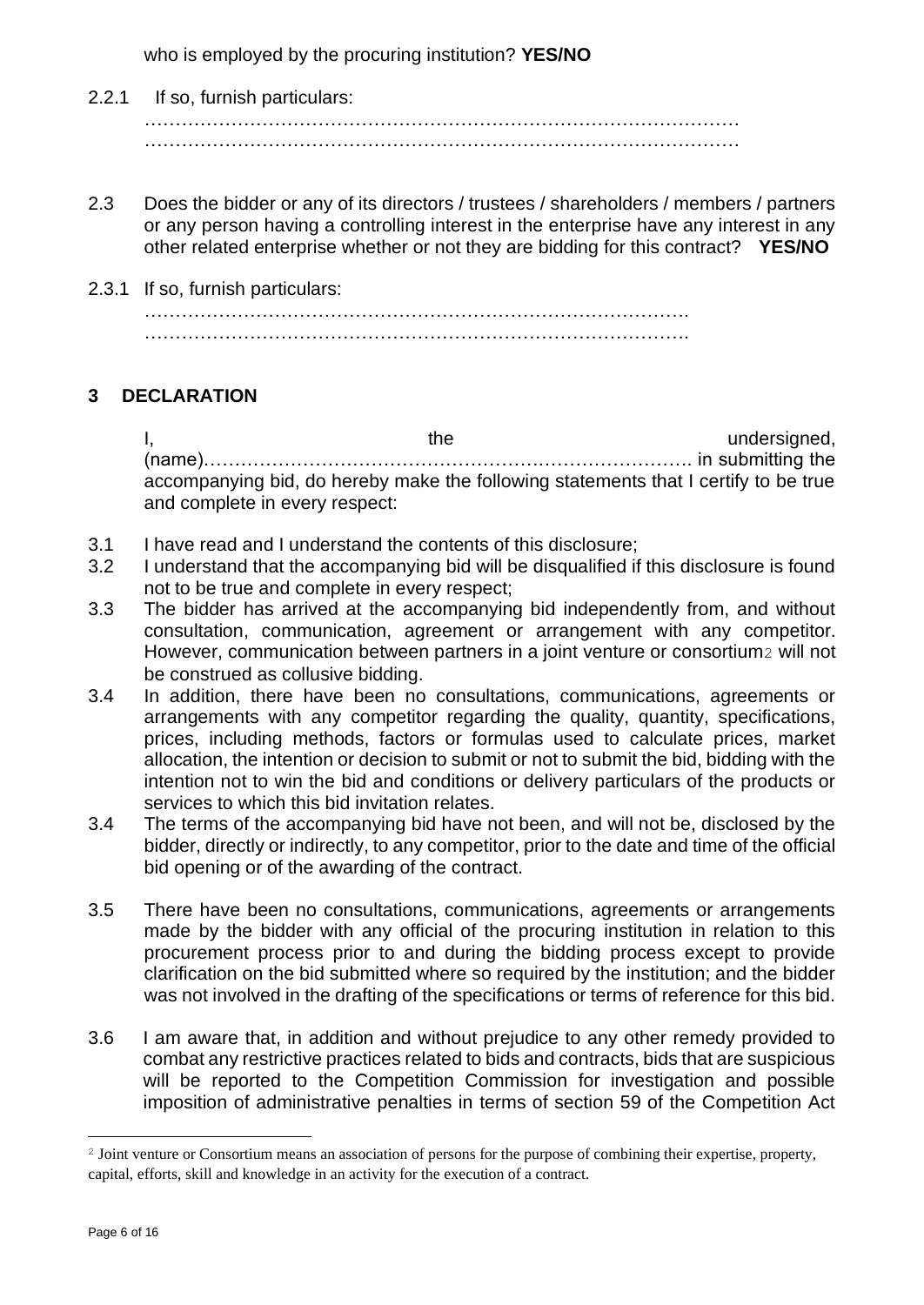No 89 of 1998 and or may be reported to the National Prosecuting Authority (NPA) for criminal investigation and or may be restricted from conducting business with the public sector for a period not exceeding ten (10) years in terms of the Prevention and Combating of Corrupt Activities Act No 12 of 2004 or any other applicable legislation.

I CERTIFY THAT THE INFORMATION FURNISHED IN PARAGRAPHS 1, 2 and 3 ABOVE IS CORRECT.

I ACCEPT THAT THE STATE MAY REJECT THE BID OR ACT AGAINST ME IN TERMS OF PARAGRAPH 6 OF PFMA SCM INSTRUCTION 03 OF 2021/22 ON PREVENTING AND COMBATING ABUSE IN THE SUPPLY CHAIN MANAGEMENT SYSTEM SHOULD THIS DECLARATION PROVE TO BE FALSE.

Signature Date

Position **Name of bidder**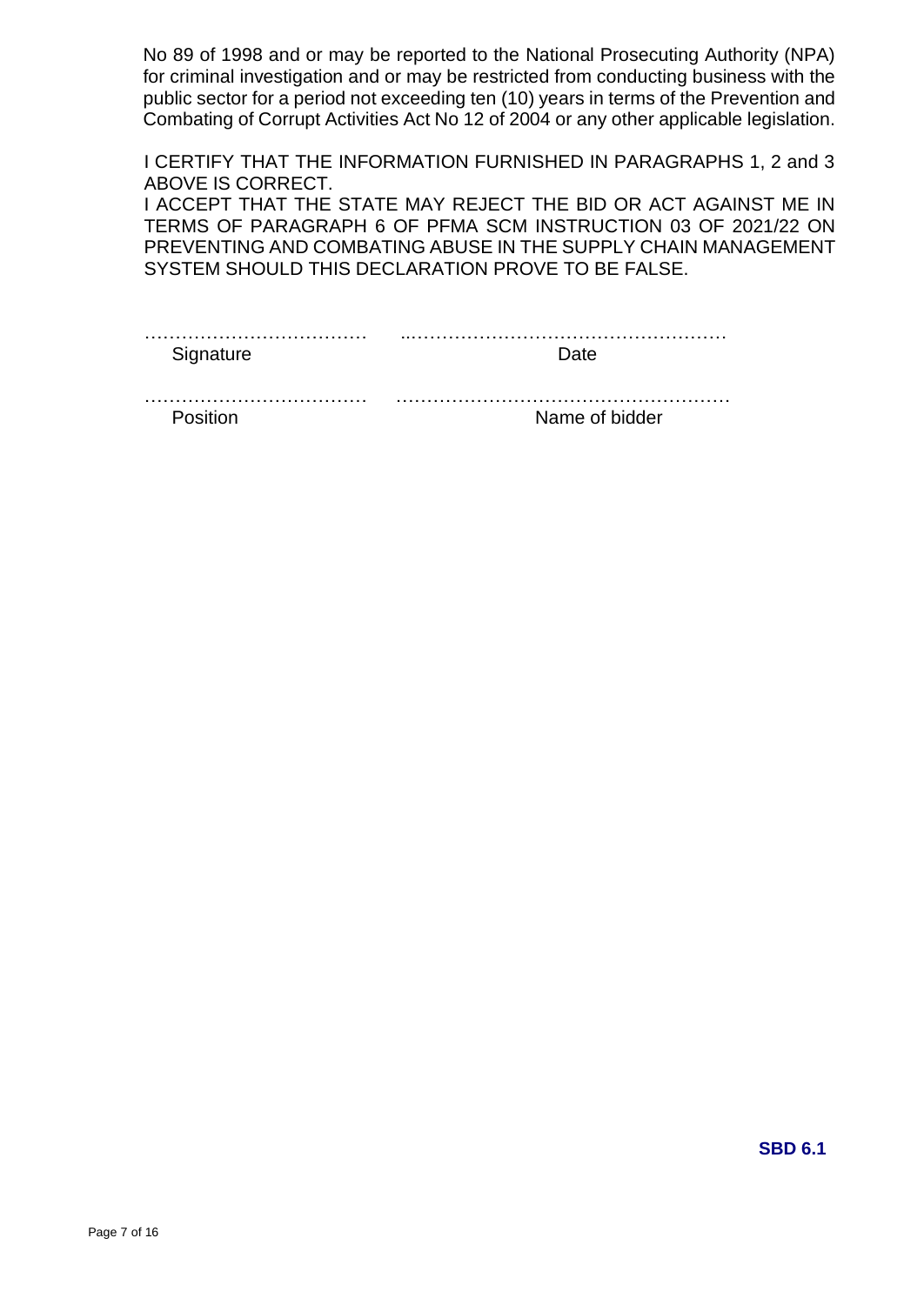#### **PREFERENCE POINTS CLAIM FORM IN TERMS OF THE PREFERENTIAL PROCUREMENT REGULATIONS 2017**

This preference form must form part of all bids invited. It contains general information and serves as a claim form for preference points for Broad-Based Black Economic Empowerment (B-BBEE) Status Level of Contribution

#### **NB: BEFORE COMPLETING THIS FORM, BIDDERS MUST STUDY THE GENERAL CONDITIONS, DEFINITIONS AND DIRECTIVES APPLICABLE IN RESPECT OF B-BBEE, AS PRESCRIBED IN THE PREFERENTIAL PROCUREMENT REGULATIONS, 2017.**

## **1. GENERAL CONDITIONS**

- 1.1 The following preference point systems are applicable to all bids:
	- the 80/20 system for requirements with a Rand value of up to R50 000 000 (all applicable taxes included); and
	- the 90/10 system for requirements with a Rand value above R50 000 000 (all applicable taxes included).

1.2

- a) The value of this bid is estimated to not to exceed R50 000 000 (all applicable taxes included) and therefore the 80/20. Preference point system shall be applicable; or
- 1.3 Points for this bid shall be awarded for:
	- (a) Price; and
	- (b) B-BBEE Status Level of Contributor.
- 1.4 The maximum points for this bid are allocated as follows:

|                                                      | <b>POINTS</b> |
|------------------------------------------------------|---------------|
| <b>PRICE</b>                                         | -80           |
| <b>B-BBEE STATUS LEVEL OF CONTRIBUTOR</b>            | <b>20</b>     |
| Total points for Price and B-BBEE must not<br>exceed | 100           |

- 1.5 Failure on the part of a bidder to submit proof of B-BBEE Status level of contributor together with the bid, will be interpreted to mean that preference points for B-BBEE status level of contribution are not claimed.
- 1.6 The purchaser reserves the right to require of a bidder, either before a bid is adjudicated or at any time subsequently, to substantiate any claim in regard to preferences, in any manner required by the purchaser.

#### **2. DEFINITIONS**

- (a) **"B-BBEE"** means broad-based black economic empowerment as defined in section 1 of the Broad-Based Black Economic Empowerment Act;
- (b) "**B-BBEE status level of contributor"** means the B-BBEE status of an entity in terms of a code of good practice on black economic empowerment, issued in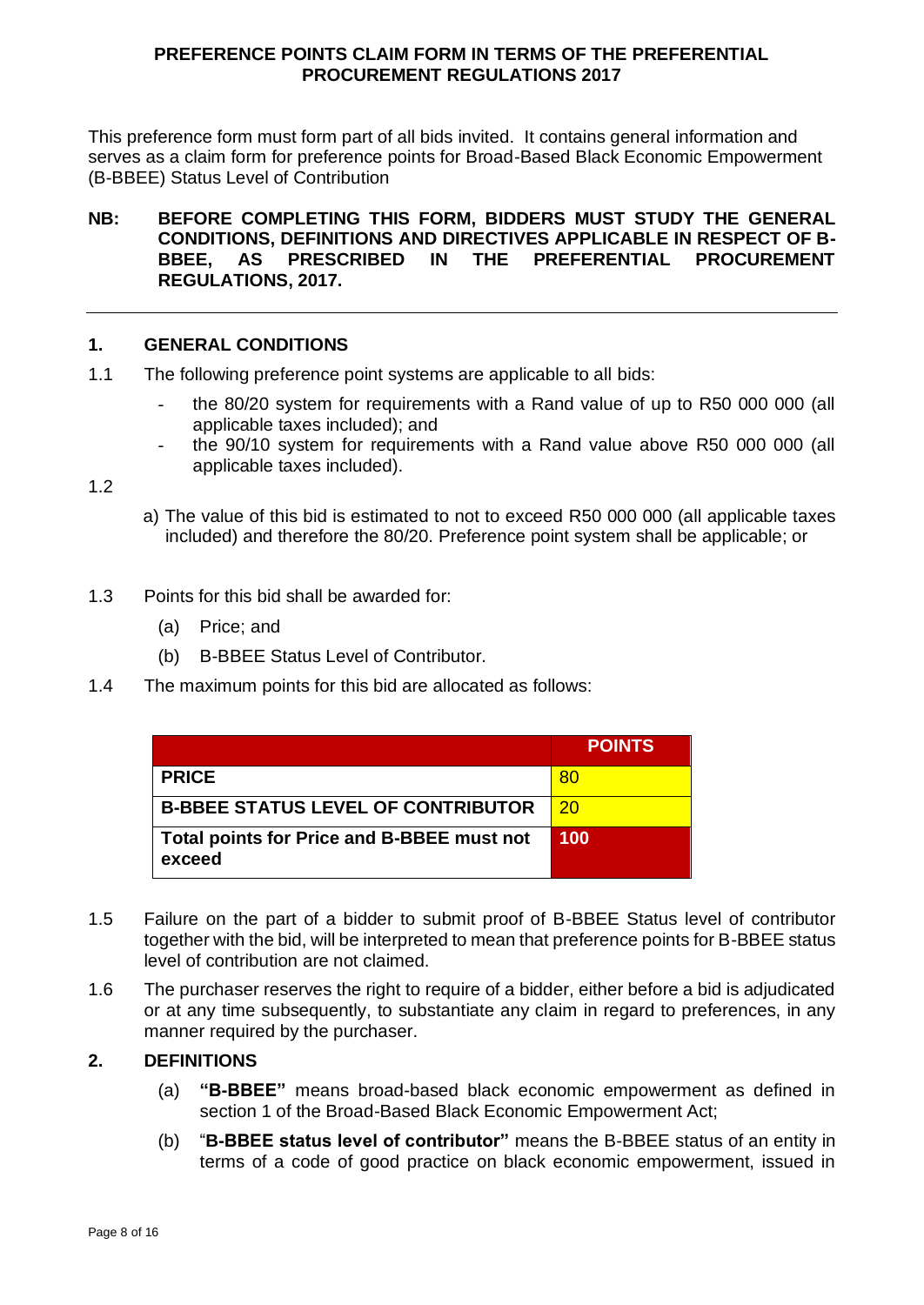terms of section 9(1) of the Broad-Based Black Economic Empowerment Act;

- (c) **"bid"** means a written offer in a prescribed or stipulated form in response to an invitation by an organ of state for the provision of goods or services, through price quotations, advertised competitive bidding processes or proposals;
- (d) **"Broad-Based Black Economic Empowerment Act"** means the Broad-Based Black Economic Empowerment Act, 2003 (Act No. 53 of 2003);
- **(e) "EME"** means an Exempted Micro Enterprise in terms of a code of good practice on black economic empowerment issued in terms of section 9 (1) of the Broad-Based Black Economic Empowerment Act;
- (f) **"functionality"** means the ability of a tenderer to provide goods or services in accordance with specifications as set out in the tender documents.
- (g) **"prices"** includes all applicable taxes less all unconditional discounts;
- (h) **"proof of B-BBEE status level of contributor"** means:
	- **1)** B-BBEE Status level certificate issued by an authorized body or person;
	- **2)** A sworn affidavit as prescribed by the B-BBEE Codes of Good Practice;
	- **3)** Any other requirement prescribed in terms of the B-BBEE Act;
- (i) **"QSE"** means a qualifying small business enterprise in terms of a code of good practice on black economic empowerment issued in terms of section 9 (1) of the Broad-Based Black Economic Empowerment Act;
	- *(j)* **"rand value"** means the total estimated value of a contract in Rand, calculated at the time of bid invitation, and includes all applicable taxes;

## **3. POINTS AWARDED FOR PRICE**

#### 3.1 **THE 80/20 OR 90/10 PREFERENCE POINT SYSTEMS**

A maximum of 80 or 90 points is allocated for price on the following basis:

**80/20 or 90/10**

$$
Ps = 80\left(1 - \frac{Pt - P\min P}{\min}\right) \qquad \text{or} \qquad \qquad Ps = 90\left(\frac{Pt - P\min P}{\max P}\right)
$$

$$
Ps = 90 \left( 1 - \frac{Pt - P \min}{P \min} \right)
$$

Where

Ps = Points scored for price of bid under consideration

Pt = Price of bid under consideration

Pmin = Price of lowest acceptable bid

## **4. POINTS AWARDED FOR B-BBEE STATUS LEVEL OF CONTRIBUTOR**

4.1 In terms of Regulation 6 (2) and 7 (2) of the Preferential Procurement Regulations, preference points must be awarded to a bidder for attaining the B-BBEE status level of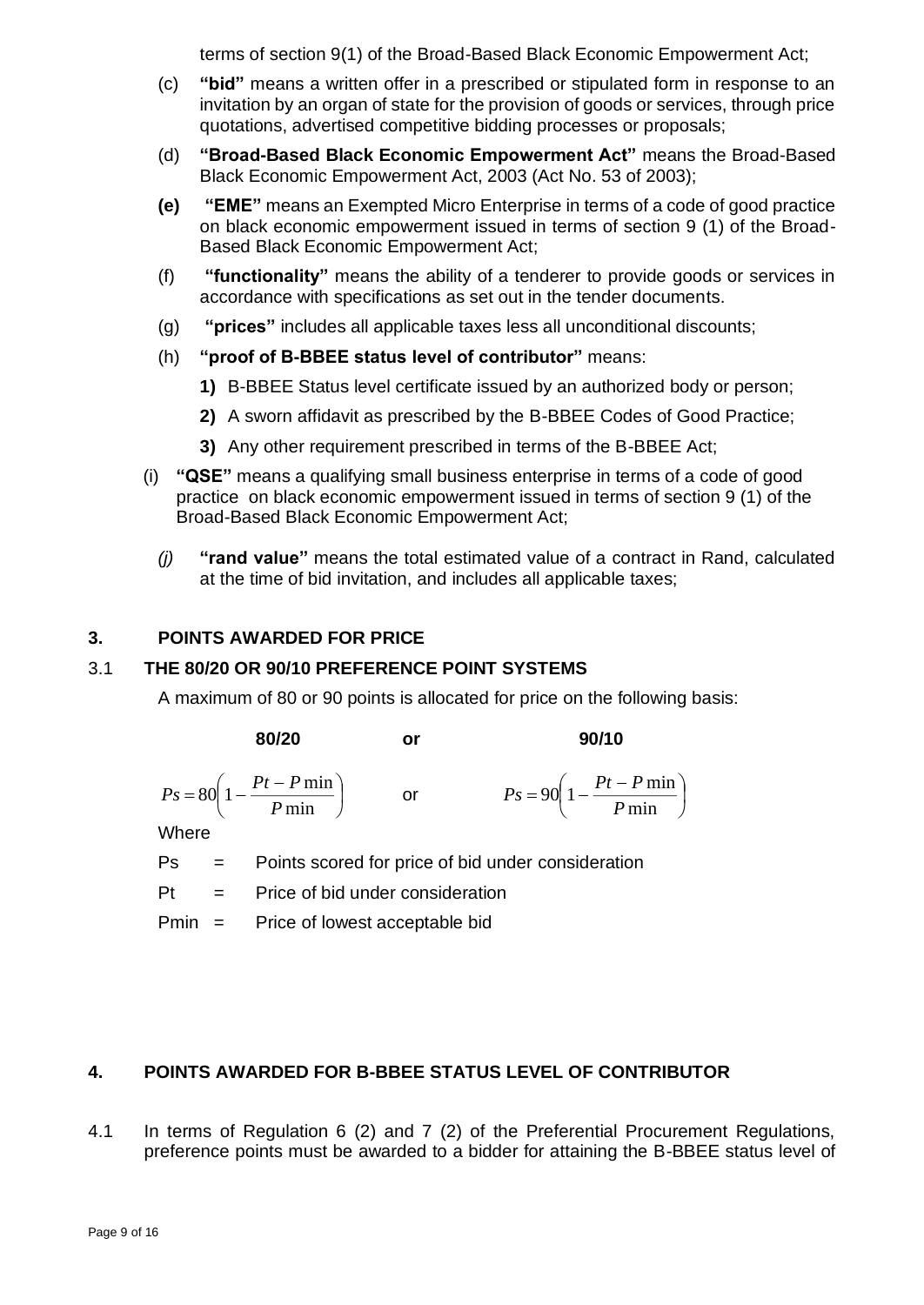contribution in accordance with the table below:

| <b>B-BBEE Status Level</b><br>of Contributor | <b>Number of points</b><br>(90/10 system) | <b>Number of points</b><br>(80/20 system) |
|----------------------------------------------|-------------------------------------------|-------------------------------------------|
|                                              | 10                                        | 20                                        |
| 2                                            | 9                                         | 18                                        |
| 3                                            | 6                                         | 14                                        |
| 4                                            | 5                                         | 12                                        |
| 5                                            | 4                                         | 8                                         |
| 6                                            | 3                                         | 6                                         |
|                                              | 2                                         | 4                                         |
| 8                                            |                                           | $\mathcal{P}$                             |
| Non-compliant<br>contributor                 |                                           |                                           |

#### **5. BID DECLARATION**

5.1 Bidders who claim points in respect of B-BBEE Status Level of Contribution must complete the following:

## **6. B-BBEE STATUS LEVEL OF CONTRIBUTOR CLAIMED IN TERMS OF PARAGRAPHS 1.4 AND 4.1**

6.1 B-BBEE Status Level of Contributor: . = .…(maximum of 10 or 20 points)

(Points claimed in respect of paragraph 7.1 must be in accordance with the table reflected in paragraph 4.1 and must be substantiated by relevant proof of B-BBEE status level of contributor.

## **7. SUB-CONTRACTING**

7.1 Will any portion of the contract be sub-contracted?

(*Tick applicable box*)



- 7.1.1 If yes, indicate:
	- i) What percentage of the contract will be subcontracted...........%
	- ii) The name of the sub-contractor………………………………………………
	- iii) The B-BBEE status level of the sub-contractor......................................…
	- iv) Whether the sub-contractor is an EME or QSE *(Tick applicable box*)

v) Specify, by ticking the appropriate box, if subcontracting with an enterprise in terms of Preferential Procurement Regulations,2017:

**Designated Group: An EME or QSE which is at last 51% EME QSE**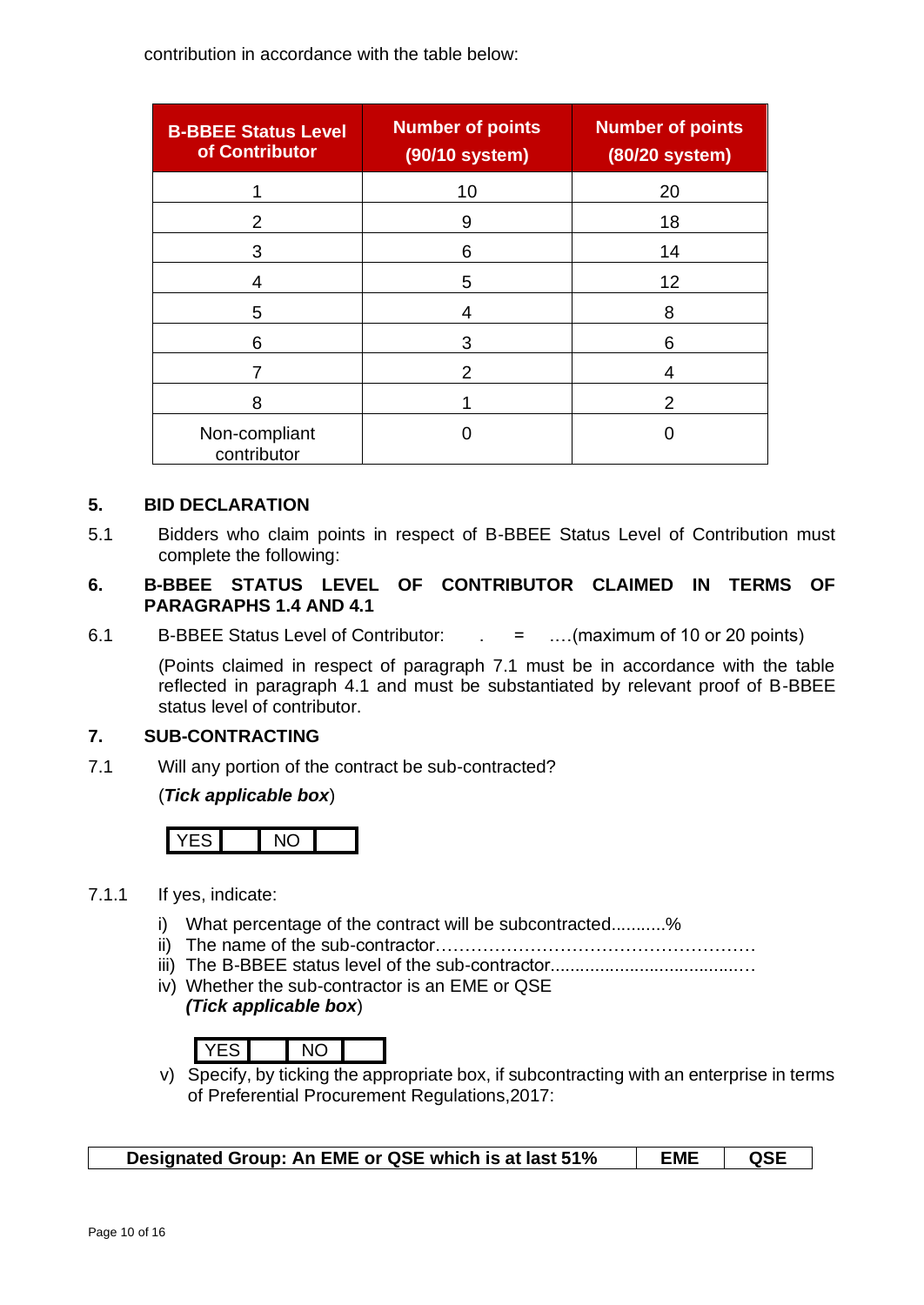| owned by:                                                         | $\mathcal{L}_{\mathcal{L}}$ |
|-------------------------------------------------------------------|-----------------------------|
| <b>Black people</b>                                               |                             |
| Black people who are youth                                        |                             |
| Black people who are women                                        |                             |
| <b>Black people with disabilities</b>                             |                             |
| Black people living in rural or underdeveloped areas or townships |                             |
| Cooperative owned by black people                                 |                             |
| Black people who are military veterans                            |                             |
| ΟR                                                                |                             |
| Any EME                                                           |                             |
| Any QSE                                                           |                             |

## 8. **DECLARATION WITH REGARD TO COMPANY/FIRM**

- 8.1 Name of company/firm:…………………………………………………………….
- 8.2 VAT registration number:………………………………………………………………
- 8.3 Company registration number:…………………………….…………………………….

## 8.4 TYPE OF COMPANY/ FIRM

- □ Partnership/Joint Venture / Consortium
- □ One person business/sole propriety
- **Close corporation**
- D Company

(Pty) Limited

[TICK APPLICABLE BOX]

## 8.5 DESCRIBE PRINCIPAL BUSINESS ACTIVITIES

………………………………………………………………………………………………… ………………………………………………………………………………………………… …………………………………………………………………………………………………

## 8.6 COMPANY CLASSIFICATION

- Manufacturer
- □ Supplier
- □ Professional service provider
- $\Box$  Other service providers, e.g. transporter, etc.

[*TICK APPLICABLE BOX*]

## 8.7 Total number of years the company/firm has been in business:……………………

- 8.8 I/we, the undersigned, who is / are duly authorised to do so on behalf of the company/firm, certify that the points claimed, based on the B-BBE status level of contributor indicated in paragraphs 1.4 and 6.1 of the foregoing certificate, qualifies the company/ firm for the preference(s) shown and I / we acknowledge that:
	- i) The information furnished is true and correct;
	- ii) The preference points claimed are in accordance with the General Conditions as indicated in paragraph 1 of this form;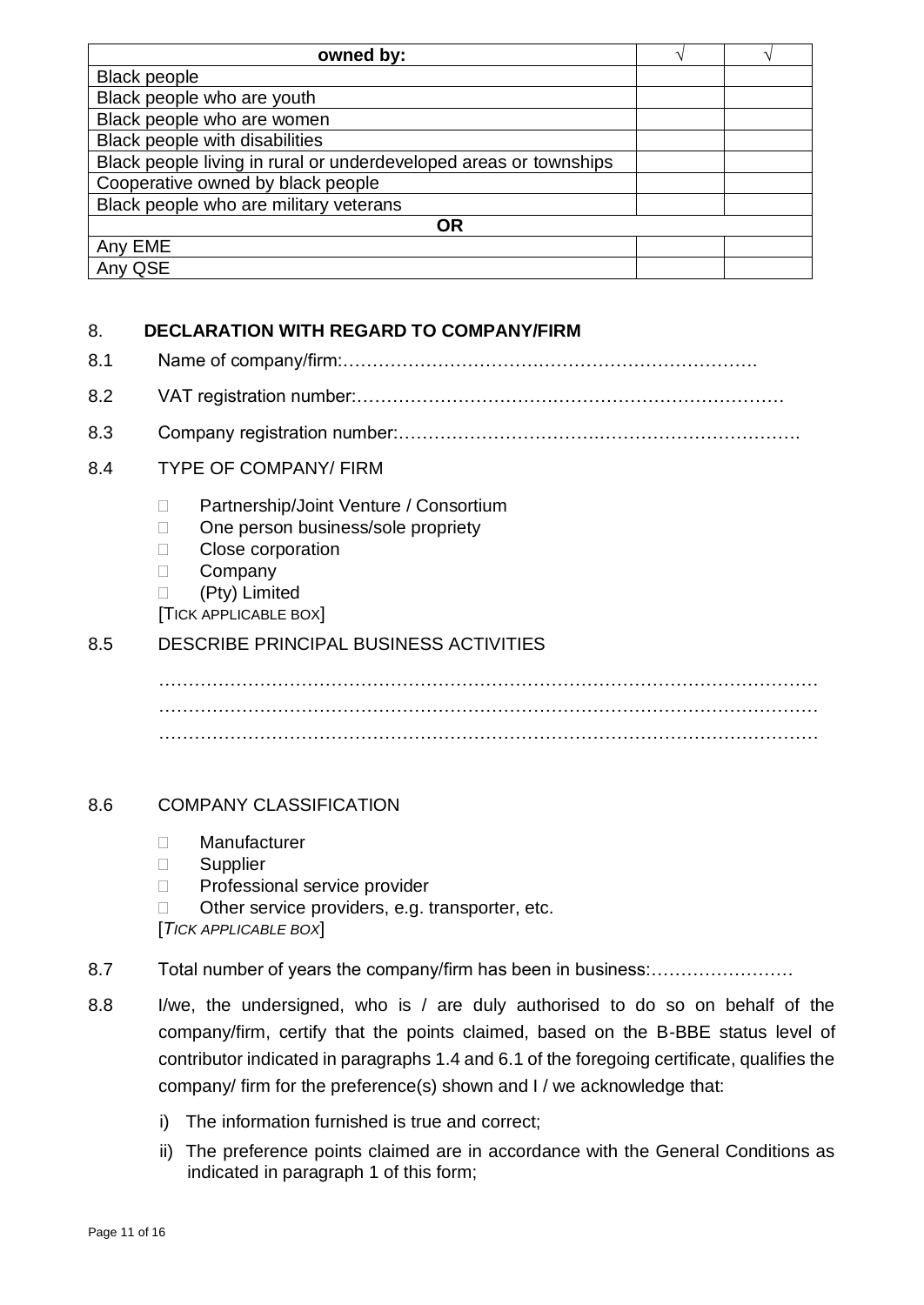- iii) In the event of a contract being awarded as a result of points claimed as shown in paragraphs 1.4 and 6.1, the contractor may be required to furnish documentary proof to the satisfaction of the purchaser that the claims are correct;
- iv) If the B-BBEE status level of contributor has been claimed or obtained on a fraudulent basis or any of the conditions of contract have not been fulfilled, the purchaser may, in addition to any other remedy it may have –
	- (a) disqualify the person from the bidding process;
	- (b) recover costs, losses or damages it has incurred or suffered as a result of that person's conduct;
	- (c) cancel the contract and claim any damages which it has suffered as a result of having to make less favourable arrangements due to such cancellation;
	- (d) recommend that the bidder or contractor, its shareholders and directors, or only the shareholders and directors who acted on a fraudulent basis, be restricted by the National Treasury from obtaining business from any organ of state for a period not exceeding 10 years, after the *audi alteram partem* (hear the other side) rule has been applied; and
	- (e) forward the matter for criminal prosecution.

| <b>WITNESSES</b> |                            |
|------------------|----------------------------|
|                  | SIGNATURE(S) OF BIDDERS(S) |
|                  | DATE:                      |
|                  | <b>ADDRESS</b>             |
|                  |                            |

#### **DECLARATION CERTIFICATE FOR LOCAL PRODUCTION AND CONTENT FOR DESIGNATED SECTORS**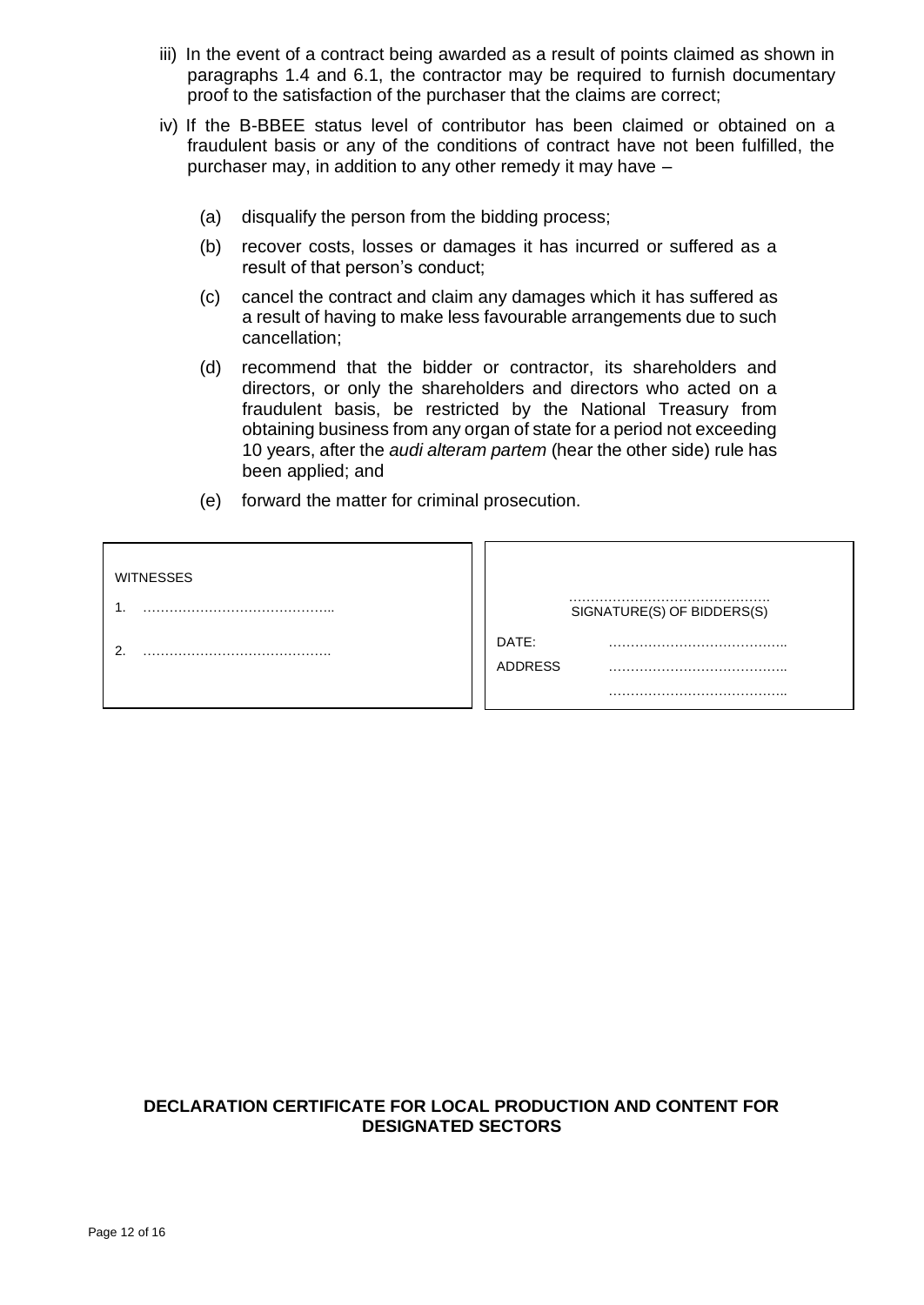This Standard Bidding Document (SBD) must form part of all bids invited. It contains general information and serves as a declaration form for local content (local production and local content are used interchangeably).

Before completing this declaration, bidders must study the General Conditions, Definitions, Directives applicable in respect of Local Content as prescribed in the Preferential Procurement Regulations, 2017, the South African Bureau of Standards (SABS) approved technical specification number SATS 1286:2011 (Edition 1) and the Guidance on the Calculation of Local Content together with the Local Content Declaration Templates [Annex C (Local Content Declaration: Summary Schedule), D (Imported Content Declaration: Supporting Schedule to Annex C) and E (Local Content Declaration: Supporting Schedule to Annex C)].

### **1. General Conditions**

- 1.1. Preferential Procurement Regulations, 2017 (Regulation 8) make provision for the promotion of local production and content.
- 1.2. Regulation 8.(2) prescribes that in the case of designated sectors, organs of state must advertise such tenders with the specific bidding condition that only locally produced or manufactured goods, with a stipulated minimum threshold for local production and content will be considered.
- 1.3. Where necessary, for tenders referred to in paragraph 1.2 above, a two stage bidding process may be followed, where the first stage involves a minimum threshold for local production and content and the second stage price and B-BBEE.
- 1.4. A person awarded a contract in relation to a designated sector, may not sub-contract in such a manner that the local production and content of the overall value of the contract is reduced to below the stipulated minimum threshold.
- 1.5. The local content (LC) expressed as a percentage of the bid price must be calculated in accordance with the SABS approved technical specification number SATS 1286: 2011 as follows:

 $LC = [1 - x / y] * 100$ 

Where

x is the imported content in Rand

y is the bid price in Rand excluding value added tax (VAT)

Prices referred to in the determination of x must be converted to Rand (ZAR) by using the exchange rate published by South African Reserve Bank (SARB) on the date of advertisement of the bid as indicated in paragraph 3.1 below.

#### **The SABS approved technical specification number SATS 1286:2011 is accessible on http:/www.thedti.gov.za/industrial development/ip.jsp at no cost.**

1.6. A bid may be disqualified if this Declaration Certificate and the Annex C (Local Content Declaration: Summary Schedule) are not submitted as part of the bid documentation;

#### **2. The stipulated minimum threshold(s) for local production and content (refer to Annex A of SATS 1286:2011) for this bid is/are as follows:**

Description of services, works or goods Stipulated minimum threshold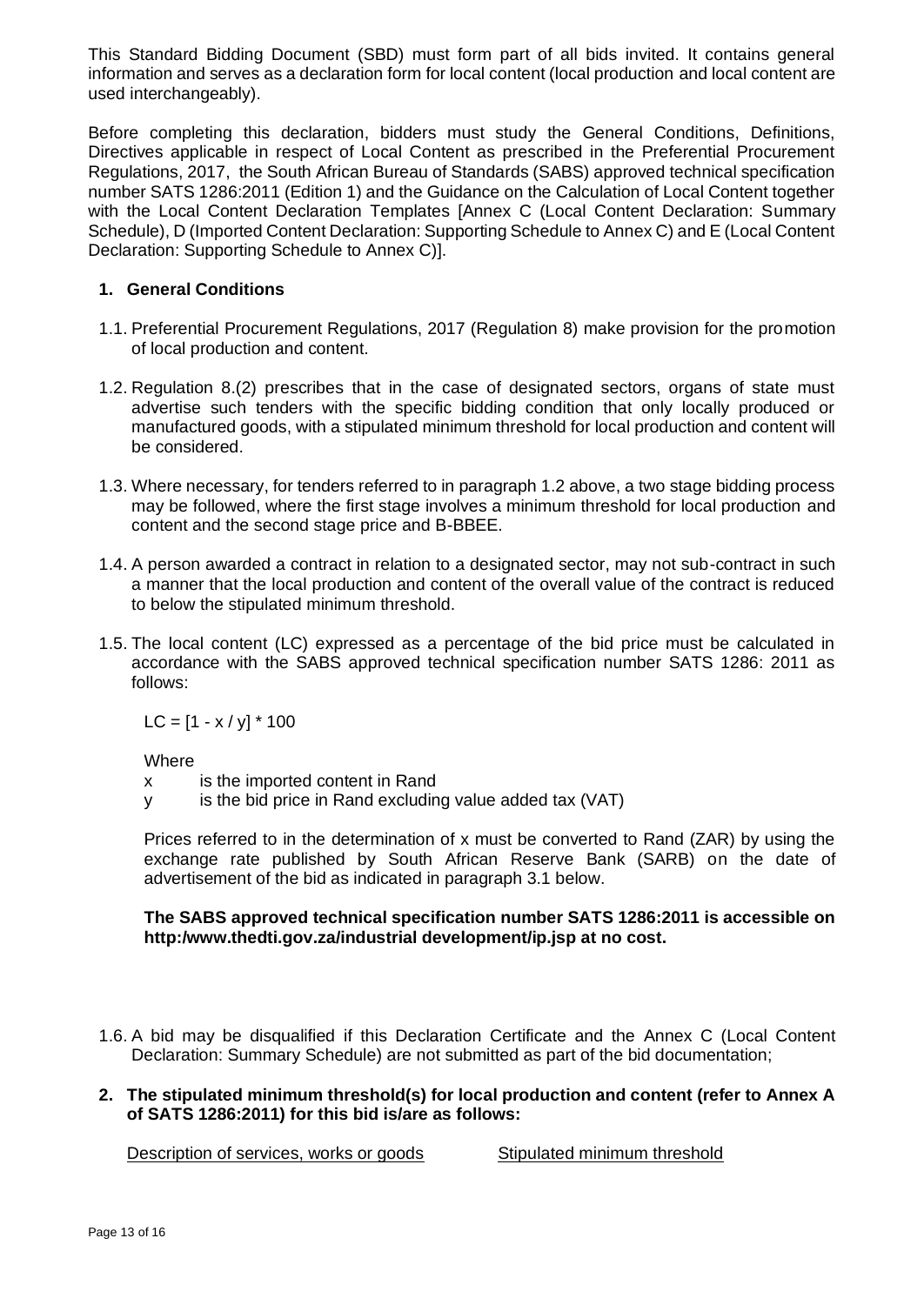| ___ |  |
|-----|--|
|     |  |
|     |  |

**3**. Does any portion of the goods or services offered have any imported content?

(*Tick applicable box*)

3..1 If yes, the rate(s) of exchange to be used in this bid to calculate the local content as prescribed in paragraph 1.5 of the general conditions must be the rate(s) published by SARB for the specific currency on the date of advertisement of the bid.

The relevant rates of exchange information is accessible on [www.resbank.co.za](http://www.resbank.co.za/)

Indicate the rate(s) of exchange against the appropriate currency in the table below (refer to Annex A of SATS 1286:2011):

| <b>Currency</b> | Rates of exchange |
|-----------------|-------------------|
| US Dollar       |                   |
| Pound Sterling  |                   |
| Euro            |                   |
| Yen             |                   |
| Other           |                   |

NB: Bidders must submit proof of the SARB rate (s) of exchange used.

**4.** Where, after the award of a bid, challenges are experienced in meeting the stipulated minimum threshold for local content the dti must be informed accordingly in order for the dti to verify and in consultation with the AO/AA provide directives in this regard.

## **LOCAL CONTENT DECLARATION (REFER TO ANNEX B OF SATS 1286:2011)**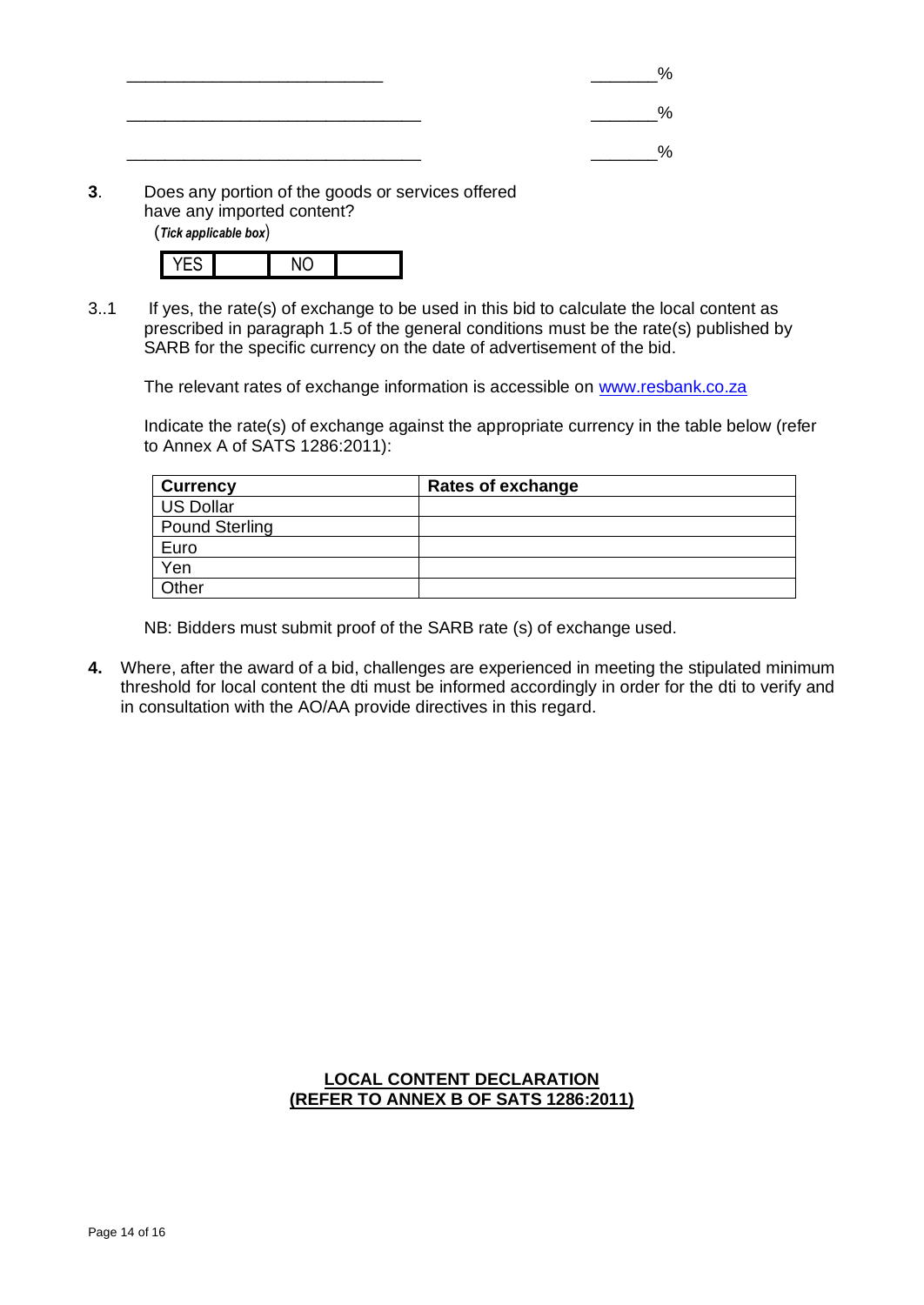| LOCAL CONTENT DECLARATION BY CHIEF FINANCIAL OFFICER OR OTHER<br>LEGALLY RESPONSIBLE PERSON NOMINATED IN WRITING BY THE CHIEF<br>EXECUTIVE OR SENIOR MEMBER/PERSON WITH MANAGEMENT RESPONSIBILITY<br>(CLOSE CORPORATION, PARTNERSHIP OR INDIVIDUAL)                                                   |                                                                                                                                                                                                                                                                                                                                                                                                                                                                                                                                                                                                                                                                                                                                                                                                                                                     |              |  |  |
|-------------------------------------------------------------------------------------------------------------------------------------------------------------------------------------------------------------------------------------------------------------------------------------------------------|-----------------------------------------------------------------------------------------------------------------------------------------------------------------------------------------------------------------------------------------------------------------------------------------------------------------------------------------------------------------------------------------------------------------------------------------------------------------------------------------------------------------------------------------------------------------------------------------------------------------------------------------------------------------------------------------------------------------------------------------------------------------------------------------------------------------------------------------------------|--------------|--|--|
|                                                                                                                                                                                                                                                                                                       |                                                                                                                                                                                                                                                                                                                                                                                                                                                                                                                                                                                                                                                                                                                                                                                                                                                     |              |  |  |
| <b>ISSUED BY:</b> (Procurement Authority / Name of Institution):                                                                                                                                                                                                                                      |                                                                                                                                                                                                                                                                                                                                                                                                                                                                                                                                                                                                                                                                                                                                                                                                                                                     |              |  |  |
| <b>NB</b>                                                                                                                                                                                                                                                                                             |                                                                                                                                                                                                                                                                                                                                                                                                                                                                                                                                                                                                                                                                                                                                                                                                                                                     |              |  |  |
| 1                                                                                                                                                                                                                                                                                                     | The obligation to complete, duly sign and submit this declaration cannot be transferred<br>to an external authorized representative, auditor or any other third party acting on<br>behalf of the bidder.                                                                                                                                                                                                                                                                                                                                                                                                                                                                                                                                                                                                                                            |              |  |  |
| $\overline{2}$                                                                                                                                                                                                                                                                                        | Guidance on the Calculation of Local Content together with Local Content Declaration<br>(Annex C, D and E) is<br>accessible<br>Templates<br><b>on</b><br>http://www.thedti.gov.za/industrial_development/ip.jsp. Bidders should first complete<br>Declaration D. After completing Declaration D, bidders should complete Declaration<br>E and then consolidate the information on Declaration C. Declaration C should be<br>submitted with the bid documentation at the closing date and time of the bid in<br>order to substantiate the declaration made in paragraph (c) below. Declarations<br>D and E should be kept by the bidders for verification purposes for a period of at least<br>5 years. The successful bidder is required to continuously update Declarations C, D<br>and E with the actual values for the duration of the contract. |              |  |  |
| entity), the following:                                                                                                                                                                                                                                                                               |                                                                                                                                                                                                                                                                                                                                                                                                                                                                                                                                                                                                                                                                                                                                                                                                                                                     |              |  |  |
| The facts contained herein are within my own personal knowledge.<br>(a)                                                                                                                                                                                                                               |                                                                                                                                                                                                                                                                                                                                                                                                                                                                                                                                                                                                                                                                                                                                                                                                                                                     |              |  |  |
| (b)                                                                                                                                                                                                                                                                                                   | I have satisfied myself that:                                                                                                                                                                                                                                                                                                                                                                                                                                                                                                                                                                                                                                                                                                                                                                                                                       |              |  |  |
| the goods/services/works to be delivered in terms of the above-specified bid<br>(i)<br>comply with the minimum local content requirements as specified in the bid, and<br>as measured in terms of SATS 1286:2011; and                                                                                 |                                                                                                                                                                                                                                                                                                                                                                                                                                                                                                                                                                                                                                                                                                                                                                                                                                                     |              |  |  |
| The local content percentage (%) indicated below has been calculated using the<br>(c)<br>formula given in clause 3 of SATS 1286:2011, the rates of exchange indicated in<br>paragraph 3.1 above and the information contained in Declaration D and E which has<br>been consolidated in Declaration C: |                                                                                                                                                                                                                                                                                                                                                                                                                                                                                                                                                                                                                                                                                                                                                                                                                                                     |              |  |  |
|                                                                                                                                                                                                                                                                                                       | Bid price, excluding VAT (y)                                                                                                                                                                                                                                                                                                                                                                                                                                                                                                                                                                                                                                                                                                                                                                                                                        | $\mathsf{R}$ |  |  |
|                                                                                                                                                                                                                                                                                                       | Imported content (x), as calculated in terms of SATS 1286:2011                                                                                                                                                                                                                                                                                                                                                                                                                                                                                                                                                                                                                                                                                                                                                                                      | R            |  |  |
|                                                                                                                                                                                                                                                                                                       | Stipulated minimum threshold for local content (paragraph 3 above)                                                                                                                                                                                                                                                                                                                                                                                                                                                                                                                                                                                                                                                                                                                                                                                  |              |  |  |
| Local content %, as calculated in terms of SATS 1286:2011                                                                                                                                                                                                                                             |                                                                                                                                                                                                                                                                                                                                                                                                                                                                                                                                                                                                                                                                                                                                                                                                                                                     |              |  |  |
|                                                                                                                                                                                                                                                                                                       | If the bid is for more than one product, the local content percentages for each product<br>contained in Declaration C shall be used instead of the table above.<br>The local content percentages for each product has been calculated using the formula<br>given in clause 3 of SATS 1286:2011, the rates of exchange indicated in paragraph 3.1<br>above and the information contained in Declaration D and E.                                                                                                                                                                                                                                                                                                                                                                                                                                     |              |  |  |
| (d)                                                                                                                                                                                                                                                                                                   | I accept that the Procurement Authority / Institution has the right to request that the<br>local content be verified in terms of the requirements of SATS 1286:2011.                                                                                                                                                                                                                                                                                                                                                                                                                                                                                                                                                                                                                                                                                |              |  |  |